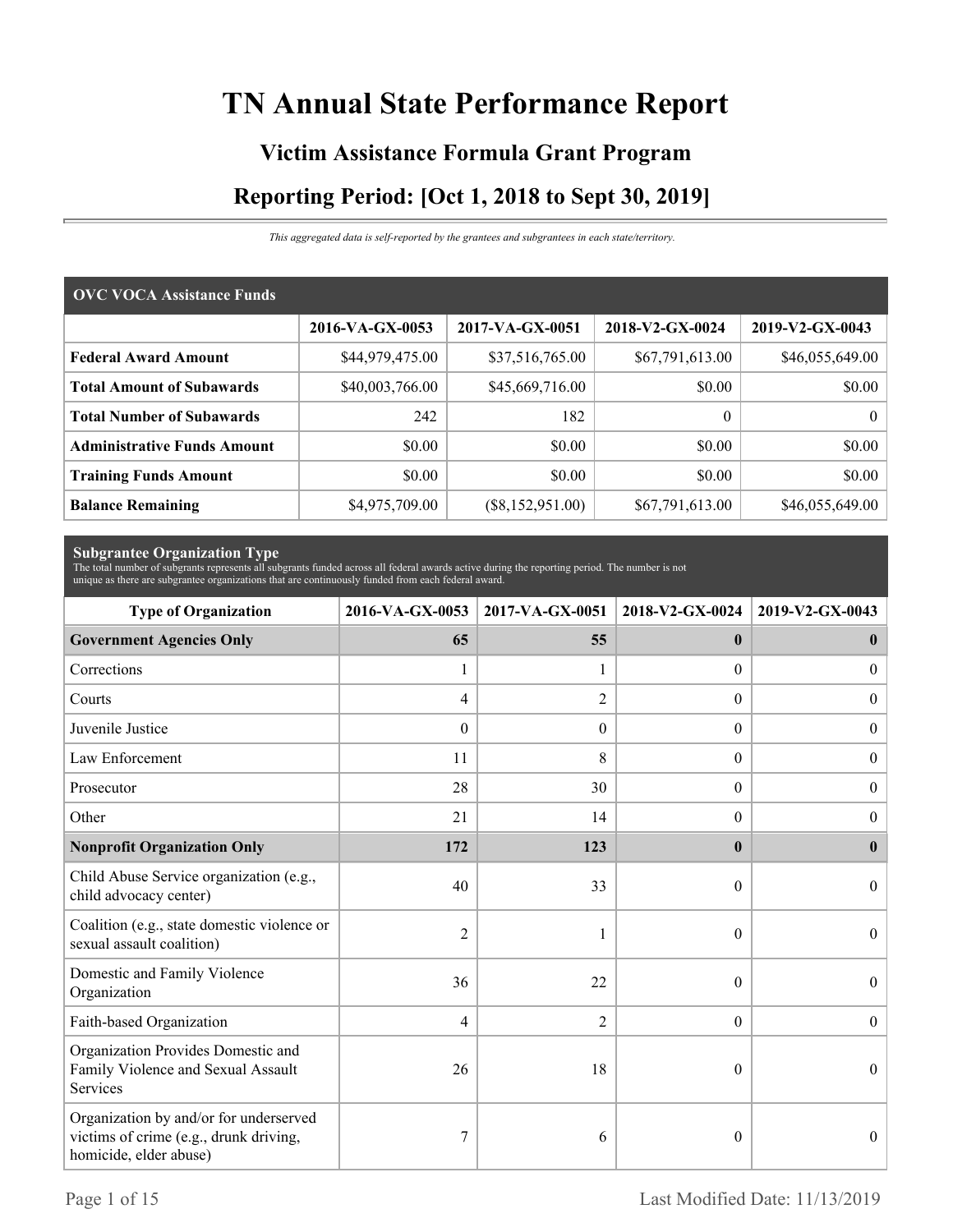|  | Office for Victims of Crime - Performance Measurement Tool (PMT) |  |  |  |  |
|--|------------------------------------------------------------------|--|--|--|--|
|--|------------------------------------------------------------------|--|--|--|--|

| Sexual Assault Services organization<br>(e.g., rape crisis center)                                         | 5                       | 5                       | $\theta$         | $\boldsymbol{0}$ |
|------------------------------------------------------------------------------------------------------------|-------------------------|-------------------------|------------------|------------------|
| Multiservice agency                                                                                        | 29                      | 16                      | $\boldsymbol{0}$ | $\boldsymbol{0}$ |
| Other                                                                                                      | 23                      | 20                      | $\overline{0}$   | $\boldsymbol{0}$ |
| <b>Federally Recognized Tribal</b><br><b>Governments, Agencies, and</b><br><b>Organizations Only</b>       | $\boldsymbol{0}$        | $\boldsymbol{0}$        | $\bf{0}$         | $\bf{0}$         |
| Child Abuse Service organization (e.g.,<br>child advocacy center)                                          | $\boldsymbol{0}$        | $\mathbf{0}$            | $\theta$         | $\overline{0}$   |
| Court                                                                                                      | $\boldsymbol{0}$        | $\theta$                | $\overline{0}$   | $\overline{0}$   |
| Domestic and Family Violence<br>organization                                                               | $\boldsymbol{0}$        | 0                       | $\boldsymbol{0}$ | $\boldsymbol{0}$ |
| Faith-based organization                                                                                   | $\boldsymbol{0}$        | $\boldsymbol{0}$        | $\boldsymbol{0}$ | $\boldsymbol{0}$ |
| Juvenile justice                                                                                           | $\boldsymbol{0}$        | $\overline{0}$          | $\overline{0}$   | $\boldsymbol{0}$ |
| Law Enforcement                                                                                            | $\boldsymbol{0}$        | $\boldsymbol{0}$        | $\boldsymbol{0}$ | $\boldsymbol{0}$ |
| Organization provides domestic and<br>family violence and sexual assault<br>services                       | $\boldsymbol{0}$        | $\mathbf{0}$            | $\theta$         | $\overline{0}$   |
| Prosecutor                                                                                                 | $\boldsymbol{0}$        | $\theta$                | $\boldsymbol{0}$ | $\boldsymbol{0}$ |
| Sexual Assault Services organization<br>(e.g., rape crisis center)                                         | $\boldsymbol{0}$        | $\theta$                | $\theta$         | $\boldsymbol{0}$ |
| Other justice-based agency                                                                                 | $\boldsymbol{0}$        | $\boldsymbol{0}$        | $\boldsymbol{0}$ | $\boldsymbol{0}$ |
| Other agency that is NOT justice-based<br>(e.g., human services, health, education)                        | $\boldsymbol{0}$        | $\theta$                | $\theta$         | $\boldsymbol{0}$ |
| Organization by and/or for a specific<br>traditionally underserved community                               | $\boldsymbol{0}$        | $\theta$                | $\boldsymbol{0}$ | $\overline{0}$   |
| Organization by and/or for underserved<br>victims of crime (e.g., drunk driving,<br>homicide, elder abuse) | $\boldsymbol{0}$        | $\boldsymbol{0}$        | $\boldsymbol{0}$ | $\Omega$         |
| Other                                                                                                      | $\boldsymbol{0}$        | $\boldsymbol{0}$        | $\overline{0}$   | $\boldsymbol{0}$ |
| <b>Campus Organizations Only</b>                                                                           | $\overline{\mathbf{5}}$ | $\overline{\mathbf{4}}$ | $\bf{0}$         | $\bf{0}$         |
| Campus-based victims services                                                                              | $\sqrt{2}$              | $\overline{2}$          | $\overline{0}$   | $\boldsymbol{0}$ |
| Law enforcement                                                                                            | $\boldsymbol{0}$        | $\boldsymbol{0}$        | $\overline{0}$   | $\boldsymbol{0}$ |
| Physical or mental health service<br>program                                                               | $\boldsymbol{0}$        | $\theta$                | $\boldsymbol{0}$ | $\boldsymbol{0}$ |
| Other                                                                                                      | 3                       | $\overline{2}$          | $\overline{0}$   | $\boldsymbol{0}$ |
| <b>Total Number of Subawards</b>                                                                           | 242                     | 182                     | $\boldsymbol{0}$ | $\boldsymbol{0}$ |

\*This number is not unique across fiscal years as there are subgrantee organizations that are funded from multiple federal awards.

| <b>Subaward Purpose</b><br>A single SAR can select multiple purposes. Numbers are not unique |                                                                       |  |
|----------------------------------------------------------------------------------------------|-----------------------------------------------------------------------|--|
|                                                                                              | 2016-VA-GX-0053   2017-VA-GX-0051   2018-V2-GX-0024   2019-V2-GX-0043 |  |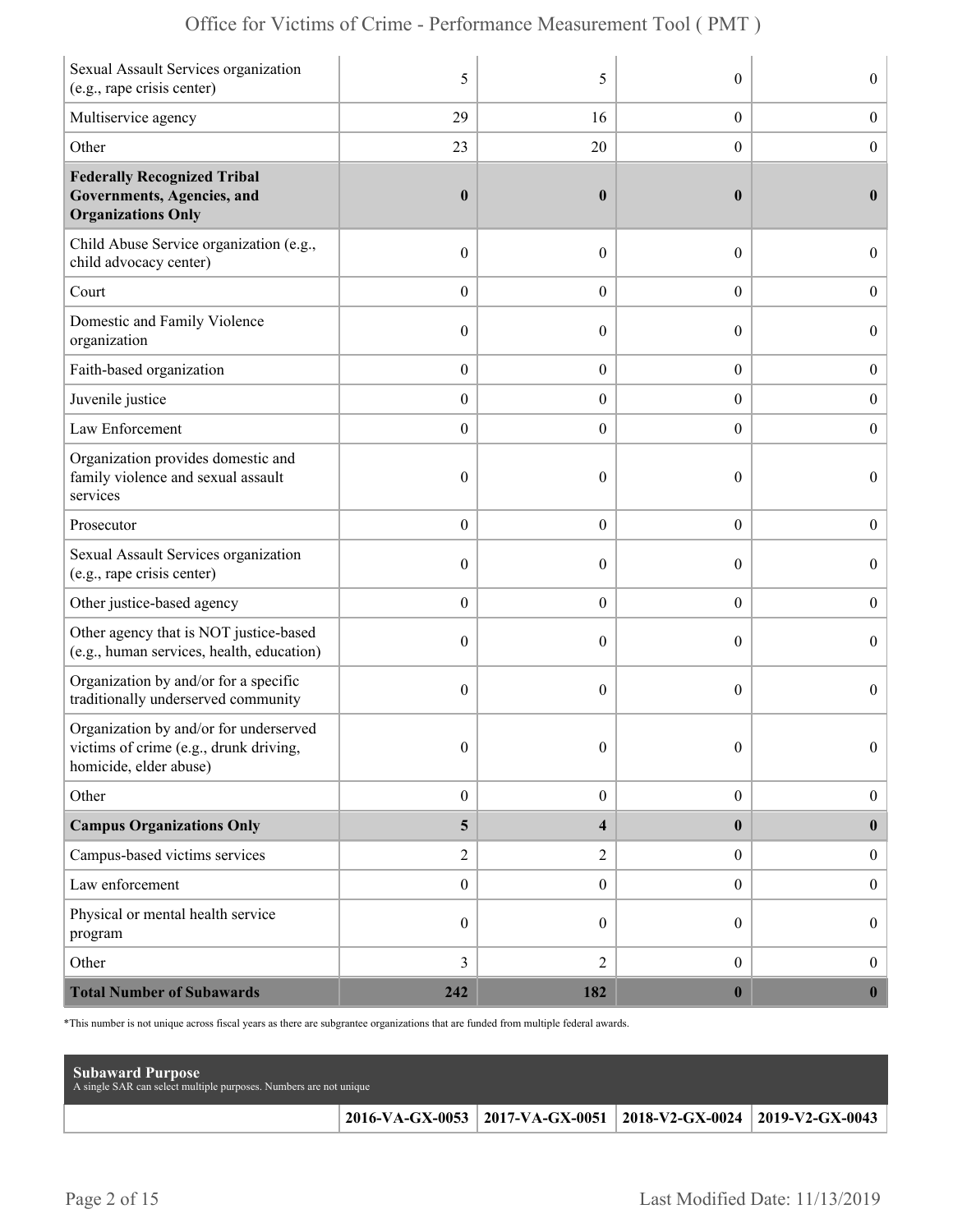| A. Continue a VOCA-funded victim<br>project funded in a previous year                  | 156. | 148 | $^{\circ}$ |
|----------------------------------------------------------------------------------------|------|-----|------------|
| B. Expand or enhance an existing project<br>not funded by VOCA in the previous<br>year | 31   |     | $\Omega$   |
| C. Start up a new victim services project                                              | 61   | 30  | 0          |
| D. Start up a new Native American<br>victim services project                           | 0    |     | $^{\circ}$ |
| E. Expand or enhance an existing <b>Native</b><br>American project                     | 0    |     | 0          |

**VOCA and Match Funds** A single SAR can select multiple service types. Numbers are not unique

|                                                              | 2016-VA-GX-0053 | 2017-VA-GX-0051 | 2018-V2-GX-0024 | 2019-V2-GX-0043 |
|--------------------------------------------------------------|-----------------|-----------------|-----------------|-----------------|
| A.INFORMATION & REFERRAL                                     | 200             | 172             | 0               |                 |
| <b>B.PERSONAL</b><br>ADVOCACY/ACCOMPANIMENT                  | 160             | 128             | 0               |                 |
| <b>C.EMOTIONAL SUPPORT OR</b><br><b>SAFETY SERVICES</b>      | 157             | 140             | 0               |                 |
| <b>D.SHELTER/HOUSING SERVICES</b>                            | 66              | 52              | $\Omega$        | $\Omega$        |
| E.CRIMINAL/CIVIL JUSTICE<br><b>SYSTEM ASSISTANCE</b>         | 151             | 134             | 0               |                 |
| <b>F. ASSISTANCE IN FILING</b><br><b>COMPENSATION CLAIMS</b> | 236             | 181             | 0               |                 |

| <b>Priority and Underserved Requirements</b> |                 |                 |                 |                 |  |  |  |
|----------------------------------------------|-----------------|-----------------|-----------------|-----------------|--|--|--|
| <b>Priority Area</b>                         | 2016-VA-GX-0053 | 2017-VA-GX-0051 | 2018-V2-GX-0024 | 2019-V2-GX-0043 |  |  |  |
| <b>Child Abuse</b>                           |                 |                 |                 |                 |  |  |  |
| <b>Total Amount</b>                          | \$8,599,400.00  | \$11,807,979.00 | \$0.00          | \$0.00          |  |  |  |
| % of Total Federal Award                     | 19.00 %         | 31.00 %         |                 |                 |  |  |  |
| <b>Domestic and Family Violence</b>          |                 |                 |                 |                 |  |  |  |
| <b>Total Amount</b>                          | \$15,796,795.00 | \$18,389,472.00 | \$0.00          | \$0.00          |  |  |  |
| % of Total Federal Award                     | 35.00 %         | 49.00 %         |                 |                 |  |  |  |
| <b>Sexual Assault</b>                        |                 |                 |                 |                 |  |  |  |
| <b>Total Amount</b>                          | \$5,155,477.00  | \$5,876,568.00  | \$0.00          | \$0.00          |  |  |  |
| % of Total Federal Award                     | 11.00 %         | 16.00 %         |                 |                 |  |  |  |
| <b>Underserved</b>                           |                 |                 |                 |                 |  |  |  |
| <b>Total Amount</b>                          | \$10,345,050.00 | \$9,492,165.00  | \$0.00          | \$0.00          |  |  |  |
| % of Total Federal Award                     | 23.00 %         | 25.00 %         |                 |                 |  |  |  |

| <b>Budget and Staffing</b>  |                                                                         |  |
|-----------------------------|-------------------------------------------------------------------------|--|
| <b>Staffing Information</b> | $2016-VA-GX-0053$   2017-VA-GX-0051   2018-V2-GX-0024   2019-V2-GX-0043 |  |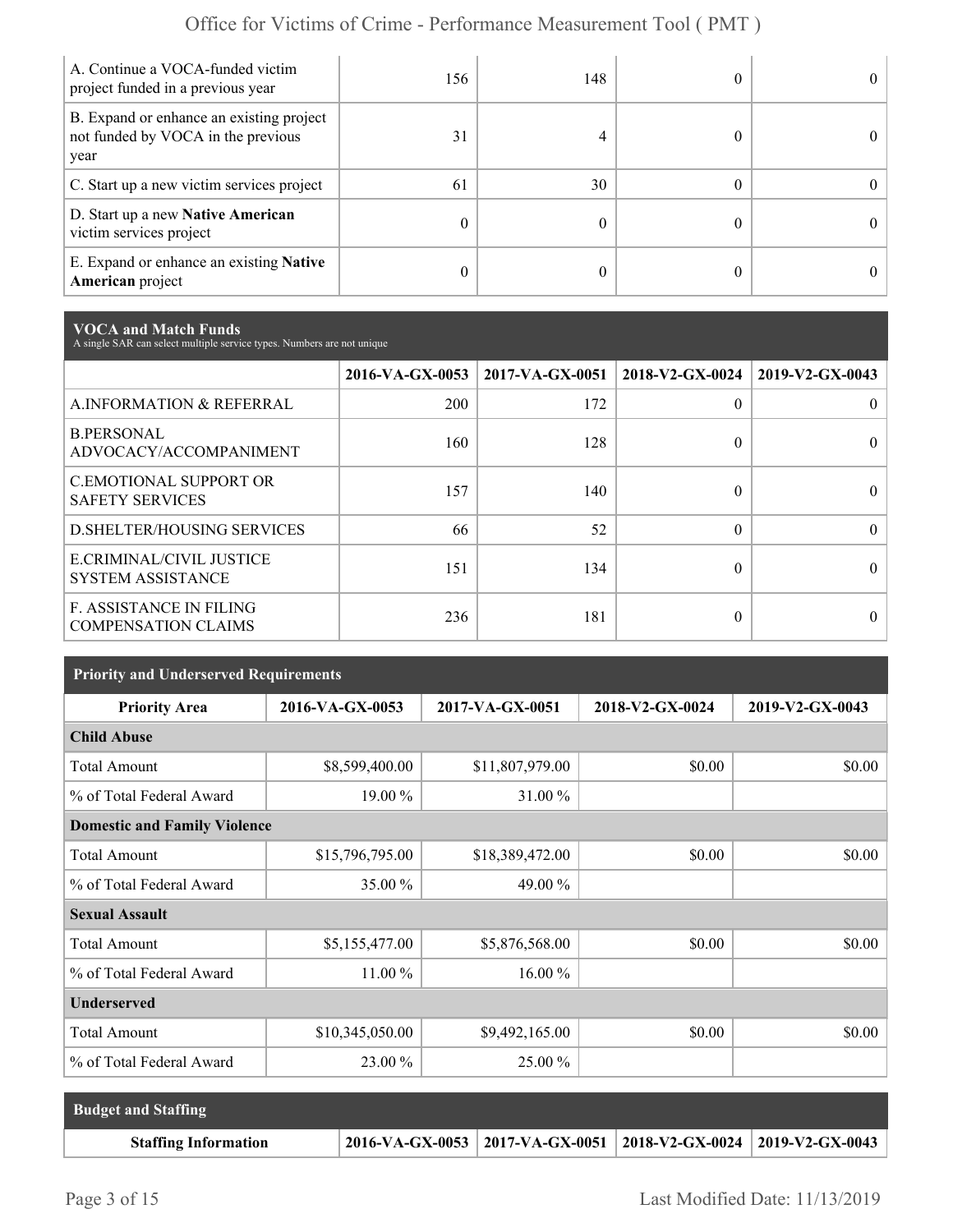| Total number of paid staff for all<br>subgrantee victimization program and/or<br>services                                                            | 2011    | 1744    |  |
|------------------------------------------------------------------------------------------------------------------------------------------------------|---------|---------|--|
| Number of staff hours funded through<br>this VOCA award (plus match) for<br>subgrantee's victimization programs<br>and/or services                   | 1834334 | 1600910 |  |
| Total number of volunteer staff<br>supporting the work of this VOCA award<br>(plus match) for subgrantee's<br>victimization programs and/or services | 12164   | 4125    |  |
| Number of volunteer hours supporting<br>the work of this VOCA award (plus<br>match) for subgrantee's victimization<br>programs and/or services       | 212429  | 166826  |  |

#### **AGGREGATED SUBGRANTEE PERFORMANCE MEASURE DATA**

**Victimization Type**

|                                                                                               | Number of                                                                          | <b>Number of Individuals Who Actually Received Services</b><br><b>Based on a Presenting Victimization</b> |                    |                    |                           |                                  |
|-----------------------------------------------------------------------------------------------|------------------------------------------------------------------------------------|-----------------------------------------------------------------------------------------------------------|--------------------|--------------------|---------------------------|----------------------------------|
| <b>Victimization Type</b>                                                                     | <b>Subgrantees Indicating</b><br><b>Intent to Serve This</b><br><b>Victim Type</b> | <b>Quarter</b><br>1 Total                                                                                 | Quarter<br>2 Total | Quarter<br>3 Total | <b>Quarter</b><br>4 Total | Per<br><b>Ouarter</b><br>Average |
| <b>Adult Physical Assault (includes</b><br>Aggravated and Simple Assault)                     | 154                                                                                | 2744                                                                                                      | 2464               | 2597               | 3283                      | 2772                             |
| <b>Adult Sexual Assault</b>                                                                   | 195                                                                                | 1590                                                                                                      | 1828               | 1937               | 2052                      | 1851                             |
| Adults Sexually Abused/Assaulted as<br>Children                                               | 147                                                                                | 603                                                                                                       | 691                | 694                | 662                       | 662                              |
| Arson                                                                                         | 64                                                                                 | 39                                                                                                        | 74                 | 88                 | 41                        | 60                               |
| Bullying (Verbal, Cyber or Physical)                                                          | 90                                                                                 | 1099                                                                                                      | 1178               | 1488               | 1100                      | 1216                             |
| <b>Burglary</b>                                                                               | 91                                                                                 | 543                                                                                                       | 626                | 654                | 685                       | 627                              |
| Child Physical Abuse or Neglect                                                               | 10                                                                                 | 2195                                                                                                      | 2677               | 3106               | 3264                      | 2810                             |
| Child Pornography                                                                             | 105                                                                                | 63                                                                                                        | 74                 | 97                 | 74                        | 77                               |
| Child Sexual Abuse/Assault                                                                    | $\overline{7}$                                                                     | 3555                                                                                                      | 3787               | 4352               | 4559                      | 4063                             |
| Domestic and/or Family Violence                                                               | 44                                                                                 | 14375                                                                                                     | 16580              | 17039              | 18039                     | 16508                            |
| <b>DUI/DWI</b> Incidents                                                                      | $\overline{2}$                                                                     | 211                                                                                                       | 220                | 339                | 239                       | 252                              |
| <b>Elder Abuse or Neglect</b>                                                                 | $\overline{4}$                                                                     | 658                                                                                                       | 728                | 1049               | 1669                      | 1026                             |
| Hate Crime:<br>Racial/Religious/Gender/ Sexual<br>Orientation/Other (Explanation<br>Required) | 64                                                                                 | 18                                                                                                        | 35                 | 36                 | 30                        | 29                               |
| Human Trafficking: Labor                                                                      | 64                                                                                 | 8                                                                                                         | 15                 | 13                 | 19                        | 13                               |
| Human Trafficking: Sex                                                                        | $\overline{2}$                                                                     | 164                                                                                                       | 155                | 198                | 179                       | 174                              |
| Identity Theft/Fraud/Financial Crime                                                          | 73                                                                                 | 310                                                                                                       | 402                | 396                | 444                       | 388                              |

Page 4 of 15 Last Modified Date: 11/13/2019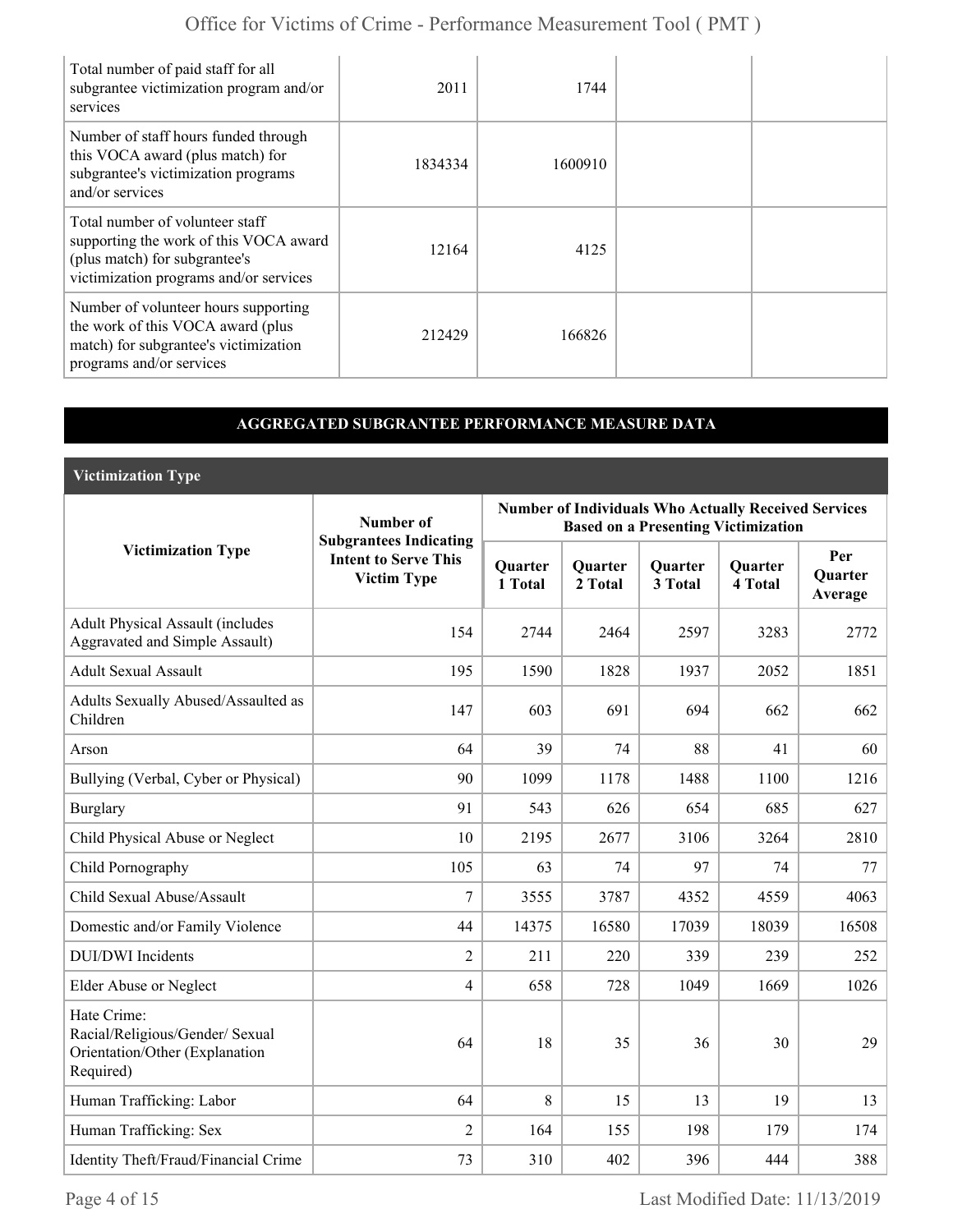| Kidnapping (non-custodial)                           | 76             | 82   | 103  | 99   | 143  | 106  |
|------------------------------------------------------|----------------|------|------|------|------|------|
| Kidnapping (custodial)                               | 56             | 22   | 22   | 33   | 24   | 25   |
| Mass Violence<br>(Domestic/International)            | $\overline{2}$ | 16   | 12   | 48   | 24   | 25   |
| Other Vehicular Victimization (e.g.,<br>Hit and Run) | 75             | 119  | 144  | 275  | 169  | 176  |
| Robbery                                              | 92             | 600  | 576  | 587  | 644  | 601  |
| Stalking/Harassment                                  | 183            | 1389 | 1243 | 1538 | 1716 | 1471 |
| <b>Survivors of Homicide Victims</b>                 | 110            | 449  | 548  | 583  | 549  | 532  |
| Teen Dating Victimization                            | 108            | 57   | 65   | 44   | 70   | 59   |
| Terrorism (Domestic/International)                   | 40             | 8    | 6    | 7    | 10   | 7    |
| Other                                                | 7              | 2826 | 4293 | 4918 | 5392 | 4357 |

#### **Special Classifications of Individuals**

|                                                           | <b>Number of Individuals Self Reporting a Special Classification</b> |                           |                           |                                  |                        |
|-----------------------------------------------------------|----------------------------------------------------------------------|---------------------------|---------------------------|----------------------------------|------------------------|
| <b>Special Classifications of Individuals</b>             | <b>Quarter 1</b><br>Total                                            | <b>Quarter 2</b><br>Total | Quarter 3<br><b>Total</b> | <b>Quarter 4</b><br><b>Total</b> | Per Quarter<br>Average |
| Deaf/Hard of Hearing                                      | 103                                                                  | 112                       | 115                       | 95                               | 340                    |
| Homeless                                                  | 1123                                                                 | 1065                      | 1222                      | 1398                             | 3369                   |
| Immigrants/Refugees/Asylum Seekers                        | 976                                                                  | 1069                      | 1151                      | 1211                             | 3061                   |
| <b>LGBTQ</b>                                              | 327                                                                  | 396                       | 423                       | 434                              | 846                    |
| Veterans                                                  | 223                                                                  | 239                       | 320                       | 273                              | 684                    |
| Victims with Disabilities: Cognitive/<br>Physical /Mental | 1997                                                                 | 1920                      | 2187                      | 2528                             | 6172                   |
| Victims with Limited English Proficiency                  | 1005                                                                 | 1079                      | 1225                      | 1230                             | 3412                   |
| Other                                                     | 657                                                                  | 827                       | 614                       | 919                              | 1089                   |

# **General Award Information** Activities Conducted at the Subgrantee Level **Number | Percent** Total number of individuals who received services during the Fiscal Year. 116666 Total number of anonymous contacts who received services during the Fiscal Year 19458 Number of new individuals who received services from your state for the first time during the Fiscal Year. 85644 73.41 % Of the clients who received services, how many presented with more than one type of victimization during  $25429$   $21.80\%$ <br>the Fiscal Year? Number of individuals assisted with a victim compensation application during the Fiscal Year. 6152

| <b>Demographics</b>                                         |               |          |
|-------------------------------------------------------------|---------------|----------|
| <b>Demographic Characteristic of New Individuals Served</b> | <b>Number</b> | Percent  |
| <b>Race/Ethinicity</b>                                      |               |          |
| American Indian or Alaska Native                            | 184           | $0.21\%$ |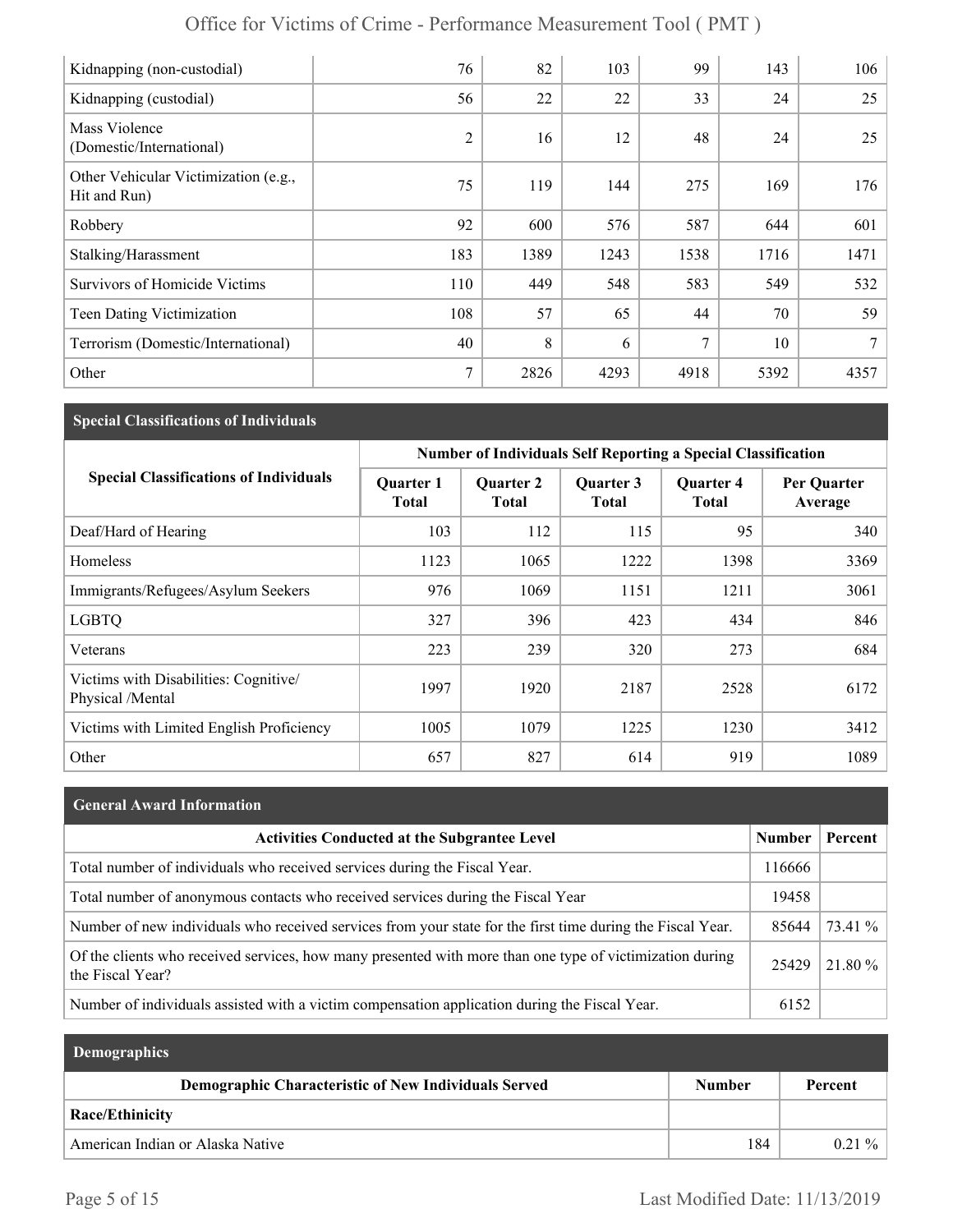| Asian                                     | 436   | $0.51\%$  |
|-------------------------------------------|-------|-----------|
| <b>Black or African American</b>          | 21927 | 25.60 %   |
| Hispanic or Latino                        | 6330  | 7.39 %    |
| Native Hawaiian or Other Pacific Islander | 62    | $0.07~\%$ |
| White Non-Latino or Caucasian             | 47196 | 55.11 %   |
| Some Other Race                           | 649   | $0.76\%$  |
| <b>Multiple Races</b>                     | 1334  | $1.56\%$  |
| Not Reported                              | 6418  | 7.49 %    |
| Not Tracked                               | 1108  | $1.29\%$  |
| <b>Race/Ethnicity Total</b>               | 85644 |           |
| <b>Gender Identity</b>                    |       |           |
| Male                                      | 22213 | 25.94 %   |
| Female                                    | 59208 | 69.13 %   |
| Other                                     | 115   | $0.13 \%$ |
| Not Reported                              | 3365  | 3.93 %    |
| Not Tracked                               | 743   | $0.87\%$  |
| <b>Gender Total</b>                       | 85644 |           |
| Age                                       |       |           |
| Age 0-12                                  | 13426 | 15.68%    |
| Age 13-17                                 | 6987  | $8.16\%$  |
| Age 18-24                                 | 9193  | 10.73 %   |
| Age 25-59                                 | 41466 | 48.42%    |
| Age 60 and Older                          | 6450  | $7.53\%$  |
| Not Reported                              | 5176  | $6.04\%$  |
| Not Tracked                               | 2946  | 3.44%     |
| <b>Age Total</b>                          | 85644 |           |

| <b>Direct Services</b> |                                                                                 |                                                                    |                                                                           |                         |
|------------------------|---------------------------------------------------------------------------------|--------------------------------------------------------------------|---------------------------------------------------------------------------|-------------------------|
| <b>Service Area</b>    | # of Subgrantees<br><b>That Provided</b><br><b>Services in This</b><br>Category | $#$ of<br><b>Individuals/Contacts</b><br><b>Receiving Services</b> | <b>Specific Service</b>                                                   | Frequency<br>of Service |
|                        |                                                                                 |                                                                    | Enter the number of times services were<br>provided in each subcategory.  | $\theta$                |
|                        |                                                                                 |                                                                    | A1. Information about the criminal<br>justice process                     | 63745                   |
| A. Information &       | 161                                                                             | 89123                                                              | A2. Information about victim rights, how<br>to obtain notifications, etc. | 67442                   |
| Referral               |                                                                                 |                                                                    | A3. Referral to other victim service<br>programs                          | 41040                   |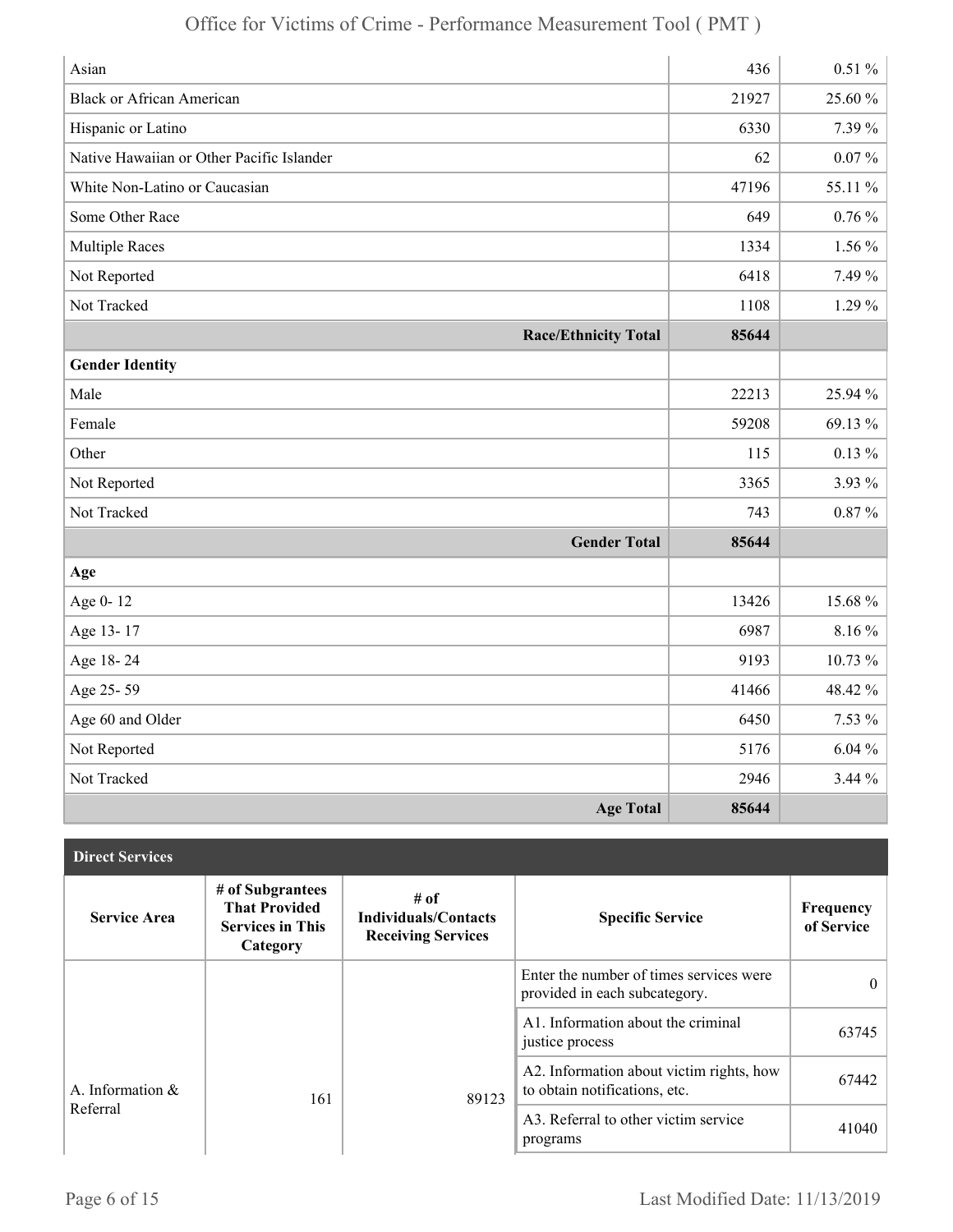|                                                         |     |                                                                          | A4. Referral to other services, supports,<br>and resources (includes legal, medical,<br>faith-based organizations, address<br>confidentiality programs, etc.) | 52391            |
|---------------------------------------------------------|-----|--------------------------------------------------------------------------|---------------------------------------------------------------------------------------------------------------------------------------------------------------|------------------|
| <b>B.</b> Personal<br>119<br>Advocacy/<br>Accompaniment |     | Enter the number of times services were<br>provided in each subcategory. | $\overline{0}$                                                                                                                                                |                  |
|                                                         |     | 33673                                                                    | B1. Victim advocacy/accompaniment to<br>emergency medical care                                                                                                | 1334             |
|                                                         |     |                                                                          | B2. Victim advocacy/accompaniment to<br>medical forensic exam                                                                                                 | 1645             |
|                                                         |     |                                                                          | B3. Law enforcement interview<br>advocacy/accompaniment                                                                                                       | 5744             |
|                                                         |     |                                                                          | B4. Individual advocacy (e.g., assistance<br>in applying for public benefits, return of<br>personal property or effects)                                      | 46658            |
|                                                         |     |                                                                          | B5. Performance of medical or<br>nonmedical forensic exam or interview<br>or medical evidence collection                                                      | 3143             |
|                                                         |     |                                                                          | B6. Immigration assistance (e.g., special<br>visas, continued presence application,<br>and other immigration relief)                                          | 2299             |
|                                                         |     |                                                                          | B7. Intervention with employer, creditor,<br>landlord, or academic institution                                                                                | 7731             |
|                                                         |     |                                                                          | B8. Child or dependent care assistance<br>(includes coordination of services)                                                                                 | 4147             |
|                                                         |     |                                                                          | B9. Transportation assistance (includes<br>coordination of services)                                                                                          | 45796            |
|                                                         |     |                                                                          | B10. Interpreter services                                                                                                                                     | 6560             |
|                                                         |     |                                                                          | Enter the number of times services were<br>provided in each subcategory.                                                                                      | $\boldsymbol{0}$ |
|                                                         |     |                                                                          | C1. Crisis intervention (in-person,<br>includes safety planning, etc.)                                                                                        | 79450            |
|                                                         |     |                                                                          | C2. Hotline/crisis line counseling                                                                                                                            | 41770            |
| C. Emotional<br><b>Support or Safety</b>                | 141 | 79531                                                                    | C3. On-scene crisis response (e.g.,<br>community crisis response)                                                                                             | 856              |
| Services                                                |     |                                                                          | C4. Individual counseling                                                                                                                                     | 75207            |
|                                                         |     |                                                                          | C5. Support groups (facilitated or peer)                                                                                                                      | 24314            |
|                                                         |     |                                                                          | C6. Other Therapy (traditional, cultural,<br>or alternative healing; art, writing, or<br>play therapy, etc.)                                                  | 30519            |
|                                                         |     |                                                                          | C7. Emergency financial assistance                                                                                                                            | 12913            |
|                                                         |     | 6426                                                                     | Enter the number of times services were<br>provided in each subcategory.                                                                                      | $\boldsymbol{0}$ |
| D. Shelter/Housing                                      | 58  |                                                                          | D1. Emergency shelter or safe house                                                                                                                           | 95449            |
| Services                                                |     |                                                                          | D2. Transitional housing                                                                                                                                      | 15151            |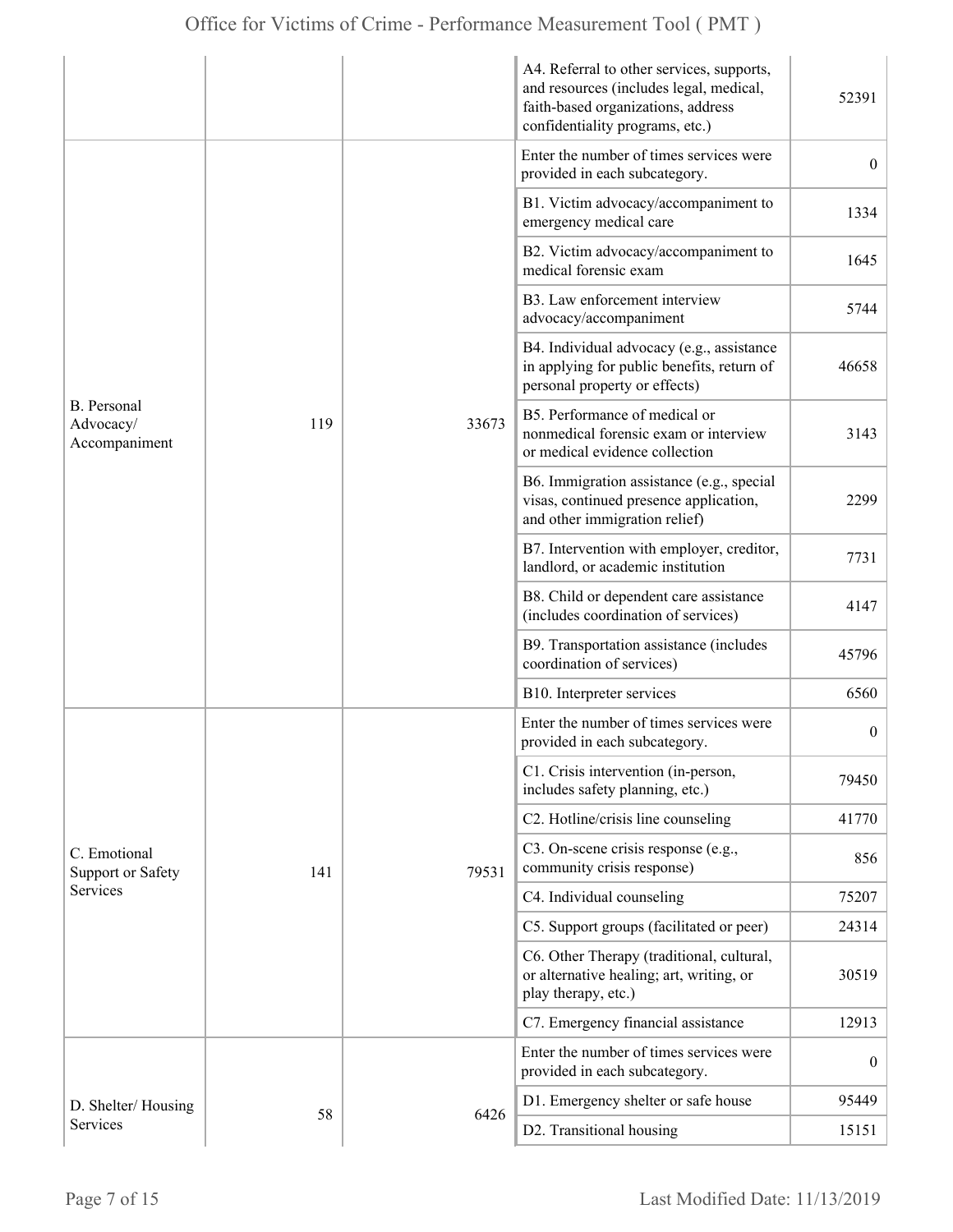|                                                    |     |       | D3. Relocation assistance (includes<br>assistance with obtaining housing)  | 2085     |
|----------------------------------------------------|-----|-------|----------------------------------------------------------------------------|----------|
| E. Criminal/ Civil<br>Justice System<br>Assistance |     |       | Enter the number of times services were<br>provided in each subcategory.   | $\theta$ |
|                                                    |     |       | E1. Notification of criminal justice<br>events                             | 30460    |
|                                                    |     |       | E2. Victim impact statement assistance                                     | 4898     |
|                                                    |     |       | E3. Assistance with restitution                                            | 2262     |
|                                                    |     |       | E4. Civil legal assistance in obtaining<br>protection or restraining order | 22328    |
|                                                    | 127 | 41088 | E5. Civil legal assistance with family law<br>issues                       | 6203     |
|                                                    |     |       | E6. Other emergency justice-related<br>assistance                          | 16864    |
|                                                    |     |       | E7. Immigration assistance                                                 | 1185     |
|                                                    |     |       | E8. Prosecution interview<br>advocacy/accompaniment                        | 10738    |
|                                                    |     |       | E9. Law enforcement interview<br>advocacy/accompaniment                    | 4215     |
|                                                    |     |       | E10. Criminal advocacy/accompaniment                                       | 18140    |
|                                                    |     |       | E11. Other legal advice and/or counsel                                     | 15976    |

### **ANNUAL QUESTIONS**

| <b>Grantee Annually Reported Questions</b>                                                                                                       |                |  |  |
|--------------------------------------------------------------------------------------------------------------------------------------------------|----------------|--|--|
| <b>Question/Option</b>                                                                                                                           | Count          |  |  |
| Were any administrative and training funds used during the reporting period?                                                                     |                |  |  |
| Yes                                                                                                                                              |                |  |  |
| N <sub>0</sub>                                                                                                                                   | $\overline{0}$ |  |  |
| Did the administrative funds support any education activities during the reporting period?                                                       |                |  |  |
| Yes                                                                                                                                              | $\overline{0}$ |  |  |
| N <sub>0</sub>                                                                                                                                   |                |  |  |
| Number of requests received for education activities during the reporting period.                                                                | $\mathbf{0}$   |  |  |
| Number of people trained or attending education events during the reporting period.                                                              | $\overline{0}$ |  |  |
| Number of events conducted during the reporting period.                                                                                          | $\overline{0}$ |  |  |
| Did the grant support any coordination activities (e.g., with other service providers, law enforcement agencies) during the<br>reporting period? |                |  |  |
| Yes                                                                                                                                              | $\overline{0}$ |  |  |
| N <sub>0</sub>                                                                                                                                   |                |  |  |
| Describe any program or educational materials developed during the reporting period.                                                             |                |  |  |
| N/A                                                                                                                                              |                |  |  |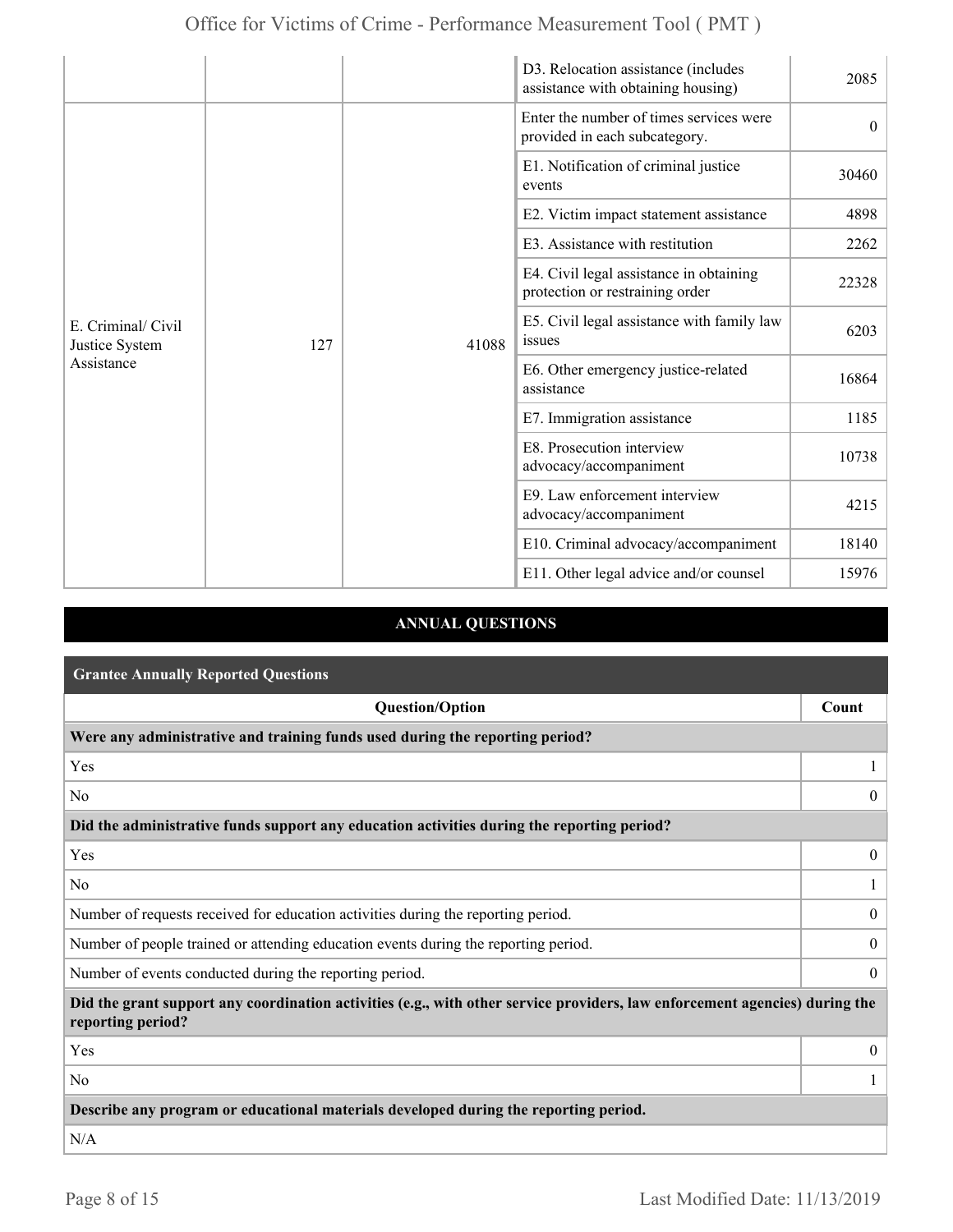#### **Describe any planning or training events held during the reporting period.**

N/A

#### **Describe any program policies changed during the reporting period.**

The state of Tennessee does not allow program policy changes.

#### **Describe any earned media coverage events/episodes during the reporting period.**

Domestic and Sexual Violence Program (DVP) We had 9 earned media coverage during the grant year that includes news print, tv interviews and radio spots. We have been able to engage the media during awareness months, our opening of our new SAFE room, and unfortunately through intimate partner crimes that have occurred in the community- i.e. March 2019 when a beloved employee of a local restaurant was killed by her husband. We have also been able to capture media releases around additional funding and fundraising opportunities – giving us the opportunity to continue creating awareness around our services and impact in the community. In addition to earned media we have found social media to be a positive outlet to release information and news stories to raise awareness around the important issues and implications of intimate partner violence. We are continuing to see an increase number of followers to our social media outlets and increased analytics in tracking through Facebook media. Helen Ross McNabb Center – Family Crisis Center The Helen Ross McNabb Center has a good working relationship with local media. The Family Crisis Center (FCC) has received media coverage several times over the last year. Local news sources reached out to us to discuss healthy relationships, domestic violence and services available. The following list contains some of the media coverage we received: Dec. 21, 2018: Domestic violence counselors: holiday stressors can escalate abusive behavior https://www.wate.com/news/local-news/domestic-violence-counselors-holiday-stressors-can-escalate-abusive-behavior/amp/

#### **Describe any coordinated responses/services for assisting crime victims during the reporting period.**

AGAPE Agape participates in the Coordinate Entry System to assist victims of domestic violence with housing. Agape attends the Individual CE, Family CE and Domestic Violence CE meetings. The purpose of these meetings is to discuss and address the barriers individuals and families face with homelessness and collectively provide solutions. Agape also participates in the Continuum of Care monthly meetings. This initiative facilitates projects that help end homelessness in Nashville. By participating in these meetings, Agape is promoting initiatives that assist victims of crime through collaboration with other agencies. Agape Court Advocates also coordinate services with the Family Safety Center and the Jeanne Crowe Advocacy Center by writing Orders of Protection at the Family Safety Center. Agape Court Advocates provide these services during the hours that Jeanne Crowe Advocacy Center is not in operations. By offering these services, Agape Court Advocates are providing services to victims of crime in coordination with the Office of Family Safety. Partnership for Families, Children and Adults Prominent examples of coordinated response/services within my community to assist victims of crime revolve around DART/SART and LAP activities. The following are ways that VSS has promoted and helped to coordinate these efforts: Victim Support Services (VSS) coordinates the Domestic Assault Response Team (DART) and the Sexual Assault Response Team SART which are multidisciplinary teams that partner together to provide interagency, coordinated responses to domestic assault and sexual assault that make survivors' needs a priority, hold offenders accountable, and promote public safety. The cooperative partnerships formed by DART and SART serve to validate survivors' concerns, inform survivors of available options for addressing their concerns, and improve service accessibility for diverse populations. The team model improves cross-discipline communication and enables survivors to provide feedback on their cases. The DART and SART efforts improve criminal justice response and create a more compassionate and streamlined response, service providers intervene in a way that speaks to the context of each survivor's circumstance and respects the unique roles of the different professionals involved in responding to sexual assault. Key victimization services providers including, but not limited to, the courts, law enforcement, health and human services organizations, etc. are all critical partners to the DART and the SART. The forums provide an opportunity for community partners to provide valuable input regarding systemic needs, create opportunities for stronger coordination and collaboration, and address gaps in services for stronger policies. Primary objectives: Educate the criminal justice system and community to raise awareness of domestic and sexual assault decrease survivor blaming, and increase offender accountability. Build relationships with individual responders to domestic and sexual assault Identify valuable community resources and avoid duplication of services Share information, knowledge, and expertise among team members Reduce further trauma to domestic and sexual assault survivors and mitigate the effect of the violence on survivors and their families Review data to assess the effectiveness of the team DART/SART Received an OVW Planning grant which focused on the following outcomes: The resulting community based initiatives were: Victimless Prosecution and an Offender Docket Enhancing the safety of high-risk-for-lethality victims and their children. Ensuring appropriate containment of high-risk offenders. Facilitating local community-oriented policing initiatives. Providing specialized training locally --including on strangulation, stalking, and lethality VSS is also a primary partner with the coordinated Lethality Assessment Program response. Partnership in conjunction with our local Family Justice Center, has adopted Maryland Networks Lethality Assessment Program model. Local law enforcement now has access to a separate 24/7 hotline that they utilize to offer survivors of intimate partner domestic violence immediate access to services upon the scene of abuse. VSS provides the shelter component of the program which offers a minimum 24 hour safety cool-down period to allow the situation to de-escalate, since leaving the relationship is proven to be the most life-threatening time. This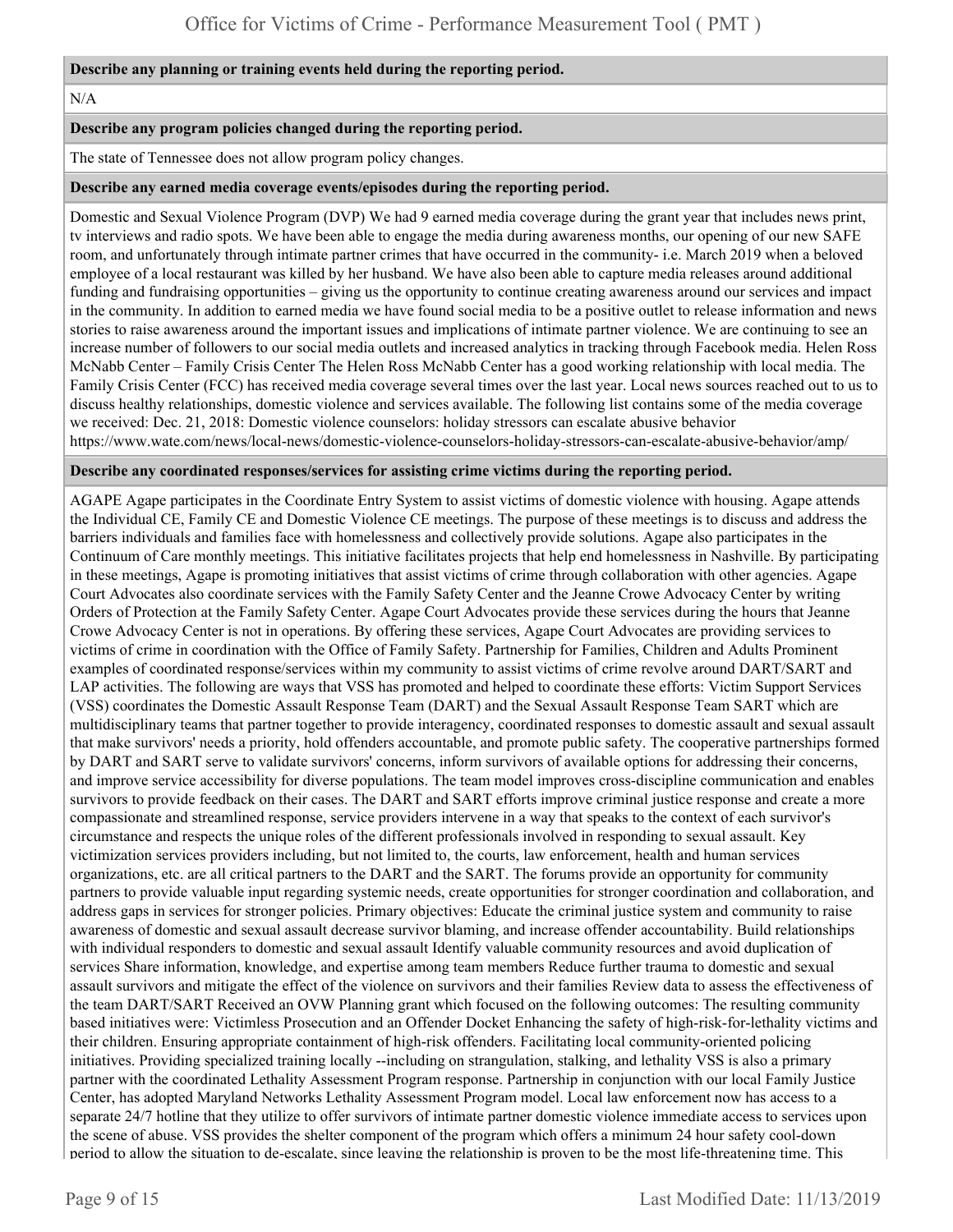provides a definite temporary emergency respite option for those who may not want to reside in their unsafe home where the i cident just occurred. It also aids with outreach efforts, by allowing law enforcement to offer information on services provided by VSS, the Family Justice Center, and other victimization partners. Frontier Health Domestic Violence - During this fiscal year, the Kingsport Police Department began using the Lethality Assessment Program. This has been very successful so far

#### **Please discuss the major issues in your state that either assist or prevent victims from receiving assistance during the reporting period.**

Catholic Charities of East Tennessee Samaritan Place has identified a major issue preventing victims from receiving assistance as the lack of funding and employees within Adult Protective Services. Samaritan Place has several clients who lived in abusive situations; however, a case never was opened by APS. Clients do not feel comfortable with calling the police in situations like this, or they did contact police and not enough evidence was found to create a case. Samaritan Place works closely with APS throughout the referral and intake process to make it easier on the client in crisis. Such current hostility has created an environment of fear and distrust between the local community and law enforcement. Such barriers could potentially have a negative influence on reporting of crimes due to fear of enforcement from participating law enforcement agencies. Sexual Assault Center- SAFE Clinic and Counseling Issues around the lack of access to basic needs make it difficult for some victims to receive assistance that is continuous and impactful. When a victim is focused on basic needs such as shelter, housing, safety, and food, it can make it difficult to address the trauma of their victimization and engage with service providers including advocates, therapists, law enforcement, sexual-violence related health care that includes medical legal exams, and medication. The demand for housing and emergency shelter is outpacing its limited availability. Resources are particularly sparse in the surrounding counties. Transportation is another barrier. SAC s advocates are strategic when scheduling appointments when public or private transportation is unavailable. In addition to basic needs, first responders and service providers lacking expertise and support around trauma-informed response may unknowingly re-traumatize victims which may decrease or halt engagement. Advocates continue to report instances of overt and covert victim blaming. A recent instance of victim blaming involved victim/survivor who had experienced multiple sexual assaults. The first assault occurred when the client was sixteen years old. The investigation process further traumatized her and she did not feel like she was believed. At the age of 18, the client experienced a gruesome assault at the hands of the same perpetrator. The client did not want to report because of what happened when she was younger. Lastly, the resources that are intended to help victims and survivors of sexual assault can be hard to access. As more services are available, more individuals are seeking help in need of therapy, advocacy, and forensic examinations. The increased demand and lack of additional resources impacts wait times particularly for outpatient therapy. Transportation – despite having LYFT concierge, clients without transportation and/or adequate finances are unable to access transportation. Childcare – adult clients with children have difficulty finding childcare for their underage children to be able to maintain scheduled sessions. Again, without adequate finances and/or availability, it is difficult to secure childcare. Stigmatization/shame/self-blame – Along with being a survivor of sexual crime comes symptoms of shame, self-blame, guilt and fear of stigmatization. These areas affect the majority of SAC clients with some specific focus on men. In society, our boys are raised not to be victims of anything, especially sexual assault. Our societal views also cause barriers for males seeking treatment due to the perception if a male has an unwanted sexual assault it is viewed as experience despite the lack of consent. Legal/immigration status – despite our consistent growth with the Hispanic communities, there is a fear for anyone of this population to seek public assistance of any kind for fear of ICE and/or other authorities. Sexual Minorities – Despite SAC current outreach success with this population, statistically sexual minorities are more likely to experience violence whether it be at home, school or general society. (I can obtain stats if needed) African American/Black – Again, despite SAC successful outreach, this population historically does not seek assistance outside of the home and/or religious institutions. With the general victim blaming of society, exacerbated by survivors not being believed, this population has been conditioned not to seek outside help. Avalon Center For Avalon Center s VOCA activities we have seen issues in the following two areas the formation and sustainability of SARTs and the development and implementation of Transitional Housing. SARTS Morgan, Van Buren, Bledsoe Counties The common thread between these counties is that they do not have hospital facilities. (Bledsoe does but they refuse to do Sexual Assault exams and send all sexual assault victims to Cumberland County). We have been diligently working on forming sexual assault teams that only include Law Enforcement and District Attor

#### **Please describe ways that your agency promoted the coordination of public and private efforts within the community to help crime victims during the reporting period.**

AGAPE Agape participates in the Coordinate Entry System to assist victims of domestic violence with housing. Agape attends the Individual CE, Family CE and Domestic Violence CE meetings. The purpose of these meetings is to discuss and address the barriers individuals and families face with homelessness and collectively provide solutions. Agape also participates in the Continuum of Care monthly meetings. This initiative facilitates projects that help end homelessness in Nashville. By participating in these meetings, Agape is promoting initiatives that assist victims of crime through collaboration with other agencies. Agape Court Advocates also coordinate services with the Family Safety Center and the Jeanne Crowe Advocacy Center by writing Orders of Protection at the Family Safety Center. Agape Court Advocates provide these services during the hours that Jeanne Crowe Advocacy Center is not in operations. By offering these services, Agape Court Advocates are providing services to victims of crime in coordination with the Office of Family Safety. Partnership for Families, Children and Adults Prominent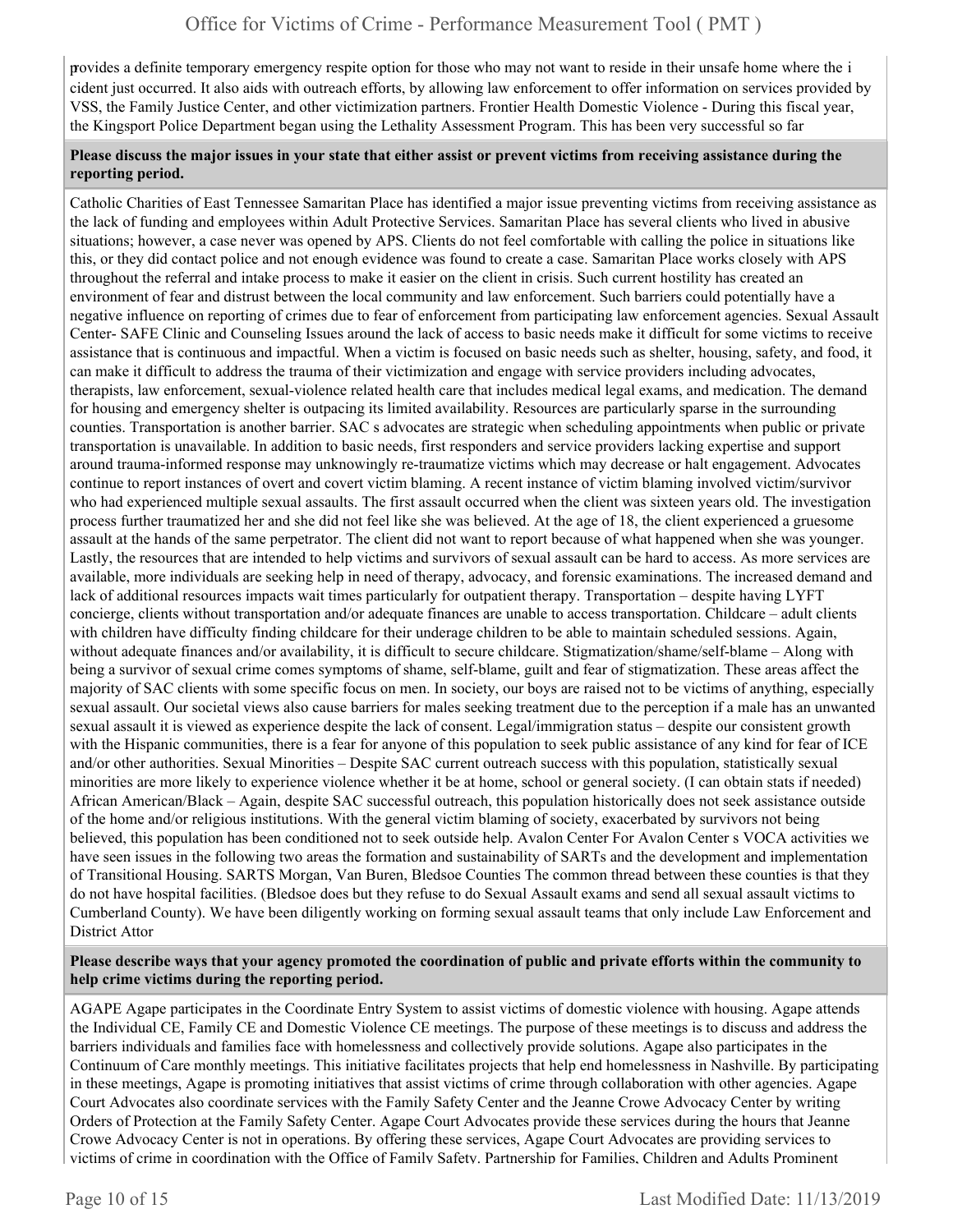victims of crime in coordination with the Office of Family Safety. Partnership for Families, Children and Adults Prominent examples of coordinated response/services within my community to assist victims of crime revolve around DART/SART and LAP activities. The following are ways that VSS has promoted and helped to coordinate these efforts: Victim Support Services (VSS) coordinates the Domestic Assault Response Team (DART) and the Sexual Assault Response Team SART which are multidisciplinary teams that partner together to provide interagency, coordinated responses to domestic assault and sexual assault that make survivors' needs a priority, hold offenders accountable, and promote public safety. The cooperative partnerships formed by DART and SART serve to validate survivors' concerns, inform survivors of available options for addressing their concerns, and improve service accessibility for diverse populations. The team model improves cross-discipline communication and enables survivors to provide feedback on their cases. The DART and SART efforts improve criminal justice response and create a more compassionate and streamlined response, service providers intervene in a way that speaks to the context of each survivor's circumstance and respects the unique roles of the different professionals involved in responding to sexual assault. Key victimization services providers including, but not limited to, the courts, law enforcement, health and human services organizations, etc. are all critical partners to the DART and the SART. The forums provide an opportunity for community partners to provide valuable input regarding systemic needs, create opportunities for stronger coordination and collaboration, and address gaps in services for stronger policies. Primary objectives: Educate the criminal justice system and community to raise awareness of domestic and sexual assault decrease survivor blaming, and increase offender accountability. Build relationships with individual responders to domestic and sexual assault Identify valuable community resources and avoid duplication of services Share information, knowledge, and expertise among team members Reduce further trauma to domestic and sexual assault survivors and mitigate the effect of the violence on survivors and their families Review data to assess the effectiveness of the team DART/SART Received an OVW Planning grant which focused on the following outcomes: The resulting community based initiatives were: Victimless Prosecution and an Offender Docket Enhancing the safety of high-risk-for-lethality victims and their children. Ensuring appropriate containment of high-risk offenders. Facilitating local community-oriented policing initiatives. Providing specialized training locally --including on strangulation, stalking, and lethality VSS is also a primary partner with the coordinated Lethality Assessment Program response. Partnership in conjunction with our local Family Justice Center, has adopted Maryland Networks Lethality Assessment Program model. Local law enforcement now has access to a separate 24/7 hotline that they utilize to offer survivors of intimate partner domestic violence immediate access to services upon the scene of abuse. VSS provides the shelter component of the program which offers a minimum 24 hour safety cool-down period to allow the situation to de-escalate, since leaving the relationship is proven to be the most life-threatening time. This provides a definite temporary emergency respite option for those who may not want to reside in their unsafe home where the incident just occurred. It also aids with outreach efforts, by allowing law enforcement to offer information on services provided by VSS, the Family Justice Center, and other victimization partners. Frontier Health Domestic Violence - During this fiscal year, the Kingsport Police Department began using the Lethality Assessment Program. This has been very successful so far

#### **Please describe any notable activities at the grantee level during the reporting period that improved delivery of victim services.**

CASA of Dickson County CASA of Dickson County offers monthly continuing education opportunities for Volunteers and Staff, such as: End Slavery – Trafficking 101 in May 2019 and Youth Substance Abuse in Dickson County in October 2019 with Dickson Drug Free Coalition; ACE s Trauma Informed Approach in Clarksville, TN; Self Care with the Elementary Social Worker for Dickson County Board of Education in September 2019, facilitated by other local victim service organizations and CASA of Dickson County. Case Management The result of VOCA S collection analysis indicates that the population we serve has enhanced their skills of handling crisis situations which can result in decreasing and prevention of future victimization. By offering victims information and the support in the form of victim advocacy, the victim s knowledge base is enhanced about their legal rights, how to remain safe and decrease episodes of future victimization. Advocates attend monthly providers meetings regarding available community resources that can be utilized to assist the population that VOCA serves. Our Advocates completed 21 hours of training on Crimes against Women, 13 hours of training on Aging and a webinars. Frontier Health The most notable improvement in service delivery to victims has been the opening of the Family Justice Centers in both Washington and Sullivan counties. Although the Washington County center has been open several years and Sullivan County for a little over a year, it took some time to build a reputation for consistent quality services. The community has now come to know and trust the FJC s to be the place to find victims services in the area. We work as a team with both centers to provide trauma informed care to all victims of family violence and sexual assault. The next key improvement is the implementation of LAP with the two police departments within our shelter service areas. City of Johnson City (Johnson City/Washington County Family Justice Center) The creation of our SART protocol and the James H. Quillen VA Medical Center s SAR protocol have been huge accomplishments is victim service delivery. The SART protocol was established – advocates respond 24/7 to sexual assaults reported to hospitals, police, and/or to their sexual assault crisis hotline. The same advocates respond to the VA whenever a sexual assault is reported at their hospital, or the victim discloses they are a veteran. Anderson County Government Working with our law enforcement officers to get better information to us concerning the where about of the victims has greatly improved. This past month we had an 81.4% rate of getting our victims into court, mainly due to the fact that our officers have gotten the needed information to us. The officers have begun to be quite diligent at handing out our pamphlets to those who are victims and securing written statements from the victim and witnesses. Family and Children s Services Family & Children s Service now employs six bilingual (some of which are bicultural) clinicians who are co-located in three partner agencies to meet culturally specific needs and reduce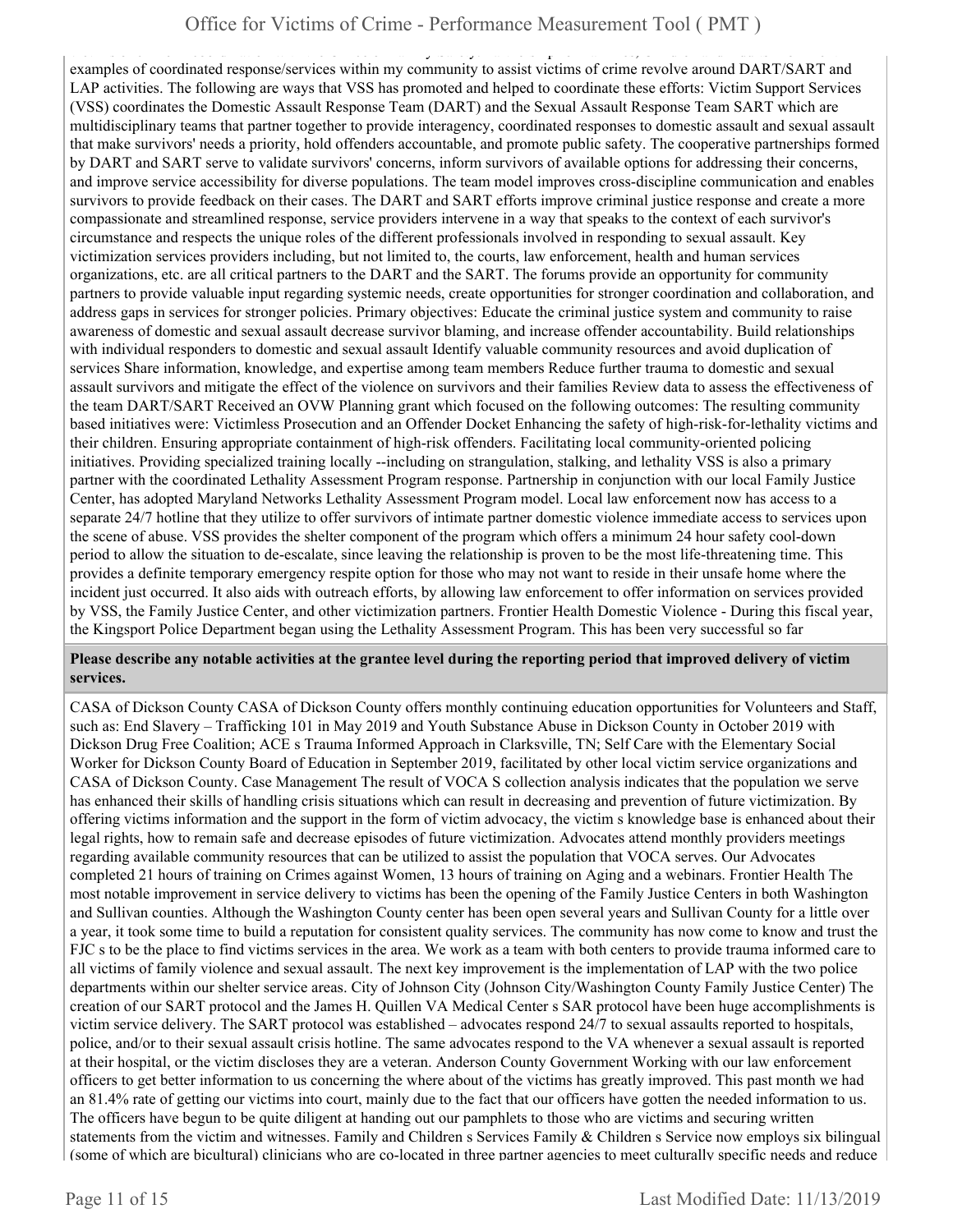barriers related to language, community trust and perceptions, and transportation. Family & Children s Service continues to use a Trauma Informed Care approach to service delivery across the agency. This means that whoever the client encounters within the agency will connect with the client in a trauma informed manner, lessening the chance of re-victimization. As stated in previous years, the clinicians receive on-going trauma related professional development to further hone their skills and best serve victims of crime. One of the guiding principles of Trauma Informed Care is to foster empowerment, voice, and choice. Our clinicians and staff ensure that clients strengths are recognized and that their experiences are validated. This solidifies the foundation of safe and secure rapport building which is the vehicle to help, hope, and healing. It also fosters a greater understanding and building of the clients resilience. In an effort to acknowledge the heaviness of the work, we have provided trainings and opportunities for staff to focus on self-care and discussions on the impact of vicarious trauma. We strongly encourage daily self-care management and check-ins among team members, realizing that the clinician is their own most powerful tool. To provide quality care, the clinician must take care of themselves as well.

#### **Please discuss each priority (i.e., child abuse, domestic assault, sexual assault, and underserved) in which VOCA funds have been used to assist crime victims during the reporting period**

Domestic Violence Change is Possible, Inc. (CHIPS) CHIPS was contacted by another local DV shelter. The advocate had a client that did not feel safe in their service area because of the location proximity to the abuser. CHIPS was able to offer shelter to the client. The client sustained major damage to their facial bone structure during an attack. Reconstructive surgery was done while the client was in the shelter program. Advocates transported the client to all medical appointments and offered emotional support during this very difficult process. CHIPS worked with the hospital and advocated to get medical expenses lowered and free medications. Victims Compensation was filed to offer compensation to the client for lost wages and medical bills. Once the client was well enough, they began searching for and obtained employment. Soon after, permanent housing was obtained. CHIPS continues to offer follow up services. Lawrence County Government The General Sessions Victim Witness Coordinator worked with a domestic violence victim who falls under the special classification of the LGBTQ. Her initial victimization includes domestic assault, vandalism, aggravated assault, and theft perpetrated by her wife. Initial contact was made in court with the victim, and at that point she disclosed that perpetrator had been coming by her home. The victim reported that she had called 911, but when the officer arrived they did not have a copy of conditional bond and the police officer who responded informed the victim there was no conditional bond and they couldn t do anything for her. The victim witness coordinator secured a copy of the bond conditions and gave it to law enforcement, and the victim. At the second court date the victim supplied a log to the victim witness coordinator of the defendants contact and called law enforcement to take a report and arrest the defendant for aggravated stalking and violation of conditional bond. The victim was referred to the local domestic violence shelter for services. The victim was very apprehensive to testify and the victim witness coordinator supported the victim and encouraged her to follow through with the case. The victim through support from the victim witness coordinator testified at the preliminary hearing which helped progress this case to Circuit Court. Community Health of East TN Victim met offender a couple of years ago in her home country of Russia. Victim continued to follow her new friend on social media for the year. Life in Russia was not easy for Victim due to being a single female in an extremely male dominated community. Victim found herself hoping for something different. Her financial situation was nearly impossible; she was trying to live on what would be equivocal to 500 American dollars per month. Before long, Offender asked Victim to join him in his new home in America as his fianc . Victim was so caught up in the idea of marrying Offender and coming to America that she gave little thought to the fact she knew very little about him. Victim arrived in Tennessee in early 2018, and married Offender shortly after arriving. She was shocked to find that Offender was completely immersed in a very conservative Orthodox congregation. She was expected to conform to her husband s religion which included her complete obedience to her husband in order to gain God s blessings. This was very similar to the teachings in the community that she grew up in Russia. This segued into a very unhealthy relationship. Offender controlled everything about Katerina s life. He did not allow her to speak to Americans, attend other churches, obtain a driver s license, or get a job. He withheld her passport, and forbade her to speak in her native Russian language. When Katerina began to resist these impositions, the abuse became physical. Offender intimidated her until she was careful not to step outside the home without his approval. Finally, Victim managed to enroll in an ESL (English as a Second Language) class being offered at a local church near their apartment. These classes were held while Surge was at work. She began building a relationship with her English Teacher. One day, she disclosed to her English Teacher what was going on in her marriage. Teacher referred Victim to our program, and she came into shelter the same day that she was referred. Victim had very low level of English and was so afraid. Even though she had been in America for nearly a year, she had experienced little outside the four walls of an apartment she shared with her husband. Since coming to shelter, Victim a says that for the first time she feels safe and enabled to study for her driving permit, look for employment, and learn English. Many obstacles are still present but she is free from her abuser. Victim has a support system from her English teacher who has introduced her to a nearby Russian Community where she is finding resources to put her life back together. She has received case

**Please briefly describe efforts taken to serve Victims of Federal crime during the reporting period.**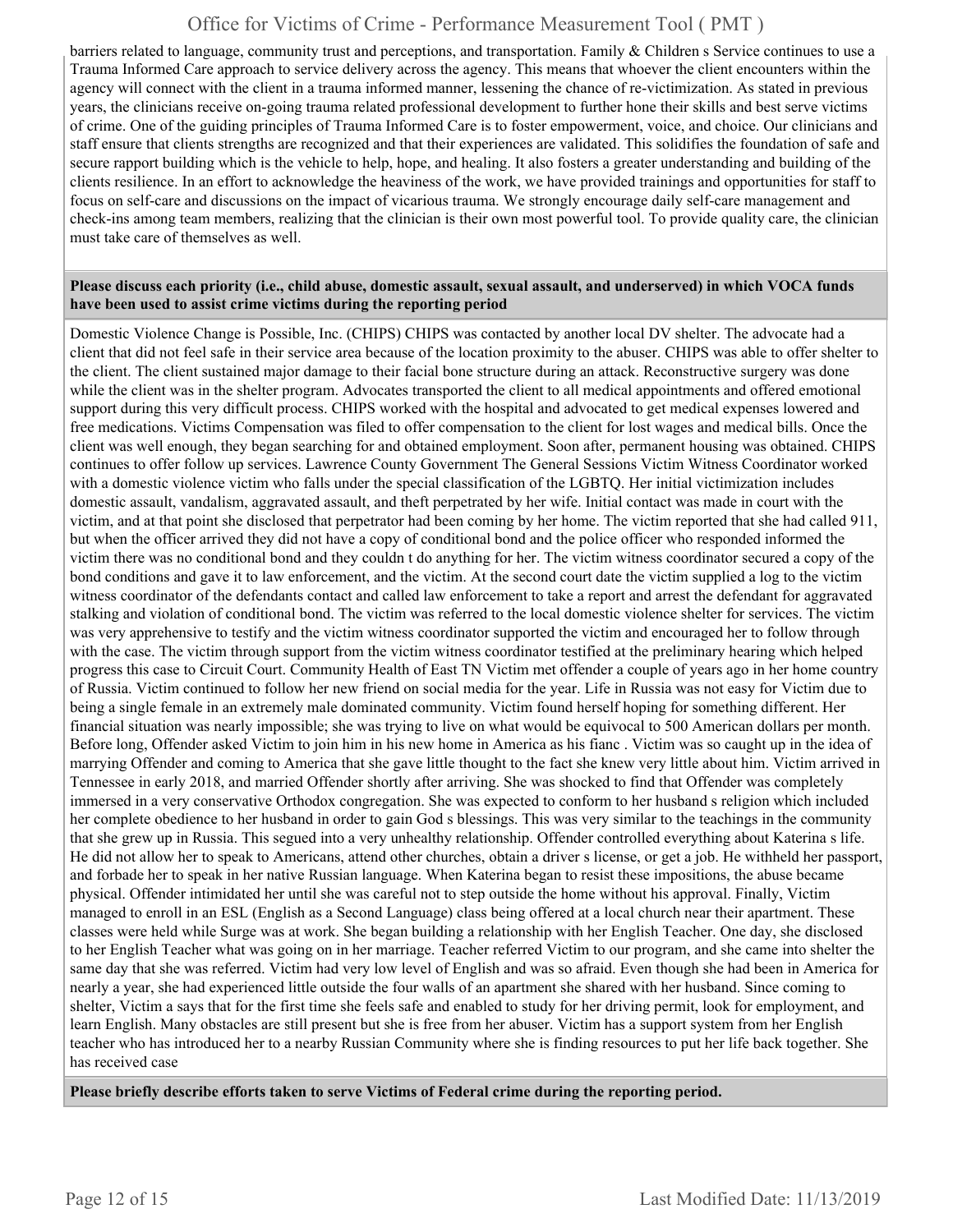21st Judicial District Attorneys General Office Periodically, State cases get transferred and are taken over by Federal Law Enforcement and/or Prosecutors. When this happens, we prepare and help transition the crime victim(s) as they are referred to and transferred to the appropriate Federal Agency handling the case. Additionally, occasionally, federal crime victim(s) may not know how to contact Federal crime victim resources and contact our agency for assistance. Once again, we assist them in locating the appropriate Federal Agency. Luckily, we continue to have contact with the victims due to the pending case within our county. Once the federal case has concluded, we resume our pending case. End Slavery Tennessee We work directly with law enforcement, TBI, FBI and other agencies to identify and serve Victims of Federal crime and ensure that they are getting wrap-around treatment and services. We assist the victims through the legal process, advocate on their behalf and address any physical or mental health needs due to their victimization.

#### **Please identify any emerging issues or notable trends affecting crime victim services in your state during the reporting period.**

VOCA sub-recipients were also surveyed on this question. Responses included the following issues or emerging trends: Knoxville- Knox County Community Action Committee As Rise Above Crime has continued to provide victim services to individuals, the most notable trend that our program is seeing is financial exploitation and fraud. We are finding that this type of mistreatment most often stems from substance misuse by a trusted person, and the misuse of the substance is often the driving factor behind the financial exploitation of the vulnerable adult, causing them to seek victim services. Another notable trend that has started emerging is the amount of scams by strangers. The Rise Above Crime program is providing victim services to those that are falling victim to numerous different telemarketing scams, online dating scams, and charity scams. Additionally, an emerging issue in the community would be the amount of phone scams involving individuals claiming to be from the Knox County Sherriff s Office or the Knoxville Police Department. Once the call is answered by a potential victim, they are advised that a warrant will be issued for their arrest if they do not provide requested information such as a date of birth and/or social security number. These types of scams are occurring at an alarming rate. Our case management staff works with each victim to determine the best resources available to them that will assist the client in overcoming this type of elder abuse. 21st Judicial District Attorney General s Office A major trend in our district is the increase in homicide cases due to overdose deaths related to fentanyl. Tennessee legislators have determined that these deaths are considered second degree murder; however, proving the elements of the crime can prove to be challenging. This is affecting victims in our district because they do not understand the challenges with taking a case to trial and the possibility of a defendant being acquitted by a jury. Community Coalition against Human Trafficking Gaining access to services and supports for undocumented immigrants has become increasingly difficult. The CCAHT has also encountered ongoing issues with victims of human trafficking being charged with other crimes such as prostitution, drug possession, etc. that create additional barriers/challenges in victims recovery and contribute to the shame/stigma associated with the experience of trafficking victimization. Even when law enforcement officers do stings to identify victims of human trafficking, there are rarely any victims identified due to extenuating factors that prevent them from being labeled as victims. In addition, we have found that most of our clients do not quality for victims compensation due to the nature of how these cases are prosecuted or pursued by law enforcement and defense attorneys. We all know their victimization is sexual in nature, but the application and process do not recognize this. Because of the nature of compound victimization, very few of them have reported major assaults within the required time frame (which also disqualifies them from obtaining the assistance). We are also seeing a lack of intention with law enforcement and the judicial system to prosecute crimes as trafficking (for example, solicitation of prostitution of a minor for a mother who was trafficking her daughter). We are not sure why we are seeing this reluctance to enhance the potential charges. Family and Children s Services We continue to meet clients who identify being shot at and/or witnessing a shooting as a part of their victim type profile. This trend appears to be consistent with the overall increase in violence within Davidson County. We also consistently see client reports of violations of orders of protection. In addition, there has been an increase in victims identifying robbery as the primary victimization type, particularly those victims within the Hispanic/Latino communities. Clients have also identified being unaware of their victims rights in the past and unaware of some of the programs that would have benefitted their recovery initially. They have expressed gratitude for being made aware of their rights and the services that will support them through their crises. Community Health of East TN We are noticing a trend in the number of immigrant survivors we are serving. We are receiving many immigrant referrals from the Knox County Justice Center due to domestic violence shelters in the Knoxville area being continually full. We are able to provide physical safety for these survivors and make provisions for their basic needs; however, communication can prove to be difficult for ESL survivors, as well as setting them up for long-term success through employment and permanent housing. We utilize a language line to be able to communicate to them and networking with resources including ESL teachers and other immigrant assistant programs. Child Advocacy Center of 9th District

**Please briefly outline any staffing retention issues that your victim assistance program has and why these issues may occur during the reporting period.**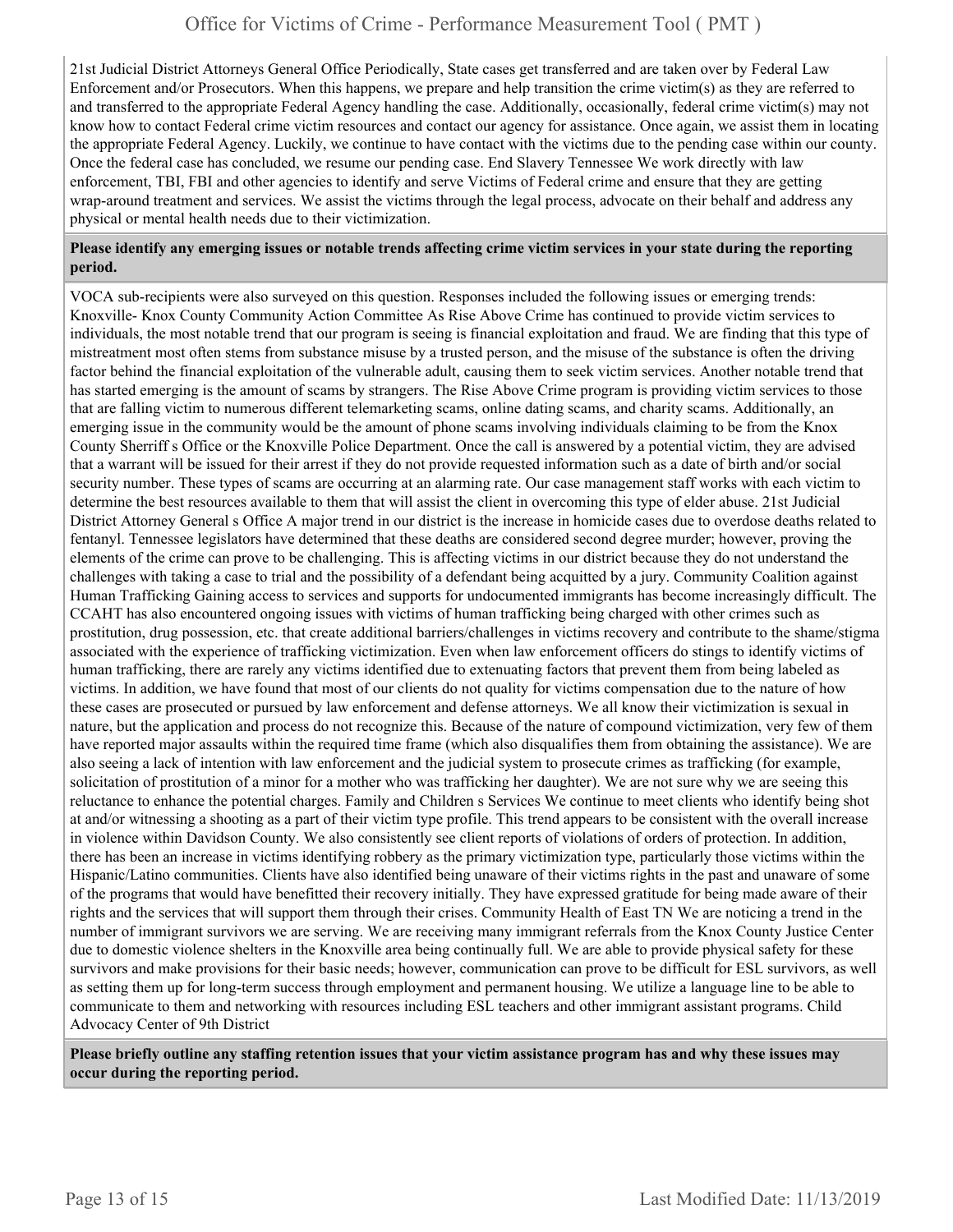18. ue to insufficient salary, insufficient benefits, and/or heavy workload). Community Health of East TN Although, our staff retention has improved from recent years, we are still having issues with retaining staff. The VOCA salary enhancement has been helpful; however, our agency s benefits have not improved. The single medical insurance plan is reasonable, but the family plan is very expensive. Some of our staff have sought out other insurance plans such and Tennessee Cover Kids to help cover their families, while their spouses are left without insurance due to not being able to afford the family insurance plan. Four of our staff currently work part-time jobs in addition to working full-time in our program in order to make ends meet. The longest period of time that a current staff member has worked in the program has just been just over three years. Two staff has worked in the program two years and another two staff have been with the program for just over one year. Our newest staff was hired in September and we currently have one vacant position. YWCA Nashville Staff retention and turnover is something the YWCA of Nashville & Middle Tennessee monitors very closely. The organization was able to recently increase salaries and wages for many of our positions in an effort to stay competitive, as well as increase compensation for the PRN role so that staff callouts and other coverage issues can be handled in a more streamlined manner. While this has been beneficial, we continue as an organization to develop strategies for dealing with turnover. One cause of turnover in our entry-level positions is that employees use the YWCA as a stepping stone to other career opportunities. To boost retention in these instances, the YWCA is committed to promoting from within whenever possible so that our employees at every level can see the opportunities for advancement. In this same vein, a DV Specialist II title has been created with a slight wage increase and added leadership opportunities. To combat heavy workloads associated with this work, we continue to increase staff size at every opportunity and keep leadership engaged with staff at the office level. The nature of this work also leads to a high level of staff burnout due to vicarious trauma and lack of self-care by employees. The YWCA of Nashville & Middle Tennessee is committed to creating a culture of compassion and self-care in which our employees feel supported and capable of processing difficult experiences and complex emotions. We also conduct staff retreats, optional events, self-care check-ins, and other morale boosting activities, all as an effort to stem burnout and allow the organization to maintain more long-term employees.

#### **Please explain your state process to publicize its victim assistance funding for services to victims of crime during the reporting period.**

With completion of the annual strategic planning process for allocation of funds, OCJP distributes a public notification of funding intent through our website, and then canvases the state for both local and state level submitted projects that appear to be a fit for the program models that have been determined to meet the needs of Tennessee. In addition, we send out the information about open solicitations to listserv and currently funded programs to share the information statewide.

#### **Please explain how your state is able to direct funding to new/underserved populations during the reporting period.**

OCJP, through its network of criminal justice professionals, victim services professionals and key stakeholders, is continually seeking to direct funding to new/underserved populations. During the reporting period, OCJP had an open solicitation for culturally specific and underserved populations, with the purpose to reach victim who may not have access to services, 6 agencies were funded under this solicitation to serve new/underserved populations.

#### **Please explain how your program is able to respond to gaps in services during the reporting period.**

Scott County Government Before this program, victims of domestic violence felt lost in the court system. This program has allowed for victims to have a designated victim witness coordinator to guide them through the entire criminal prosecution process. Also, Scott County has now started Domestic Violence Court, a specialty court within the General Sessions docket, to increase offender accountability. Council for Alcohol and Drug Abuse Services Due to the majority of our clients having experienced trauma prior to or as a result of their substance abuse issues, we saw that we were meeting the co-occurring and substance abuse treatment needs, however, were seeing recidivism and high relapse due to inability to effectively meet and address trauma needs. Due to not having the appropriate programming, training, and staffing in place, we were unable to provide the needed trauma-informed groups and activities to improve recognition and coping skills in this area. Since our programming has been implemented, we have seen clients better able to develop coping skills and confidence of staying clean. We have also found more openness to discussing issues they may have been reluctant to bring to the surface prior to programming. Community Coalition against Human Trafficking Until November 2018 when CCAHT launched our safe house specifically dedicated to serving adult survivors of trafficking who identify as female, housing had been a significant service gap in our community. Thanks to continued funding from OCJP, CCAHT will grow our capacity and triple bed space in 2020 to better meet the needs of the survivors we serve and continue to fill this gap in our community. In addition to offering in-house safe shelter, we also provide a safe place for individuals to go through community partners so that they can receive more individualized treatment when applicable. The CCAHT is also responding to gaps in services for trafficked minors in our service area, having added a Director of Youth Services to our staff in 2019. This has allowed us the opportunity to enhance specialized services for minors in our service area, including the addition of a preventive curriculum for youth labeled as high risk for trafficking. Another barrier has been access to appropriate and effective mental health services in a timely manner. To address this, CCAHT added a staff therapist to our team in 2019 who is able to go to our clients – both residential and community based – to provide specialized therapy, thus enhancing accessibility to specialized treatment that some clients may not have otherwise had access to.